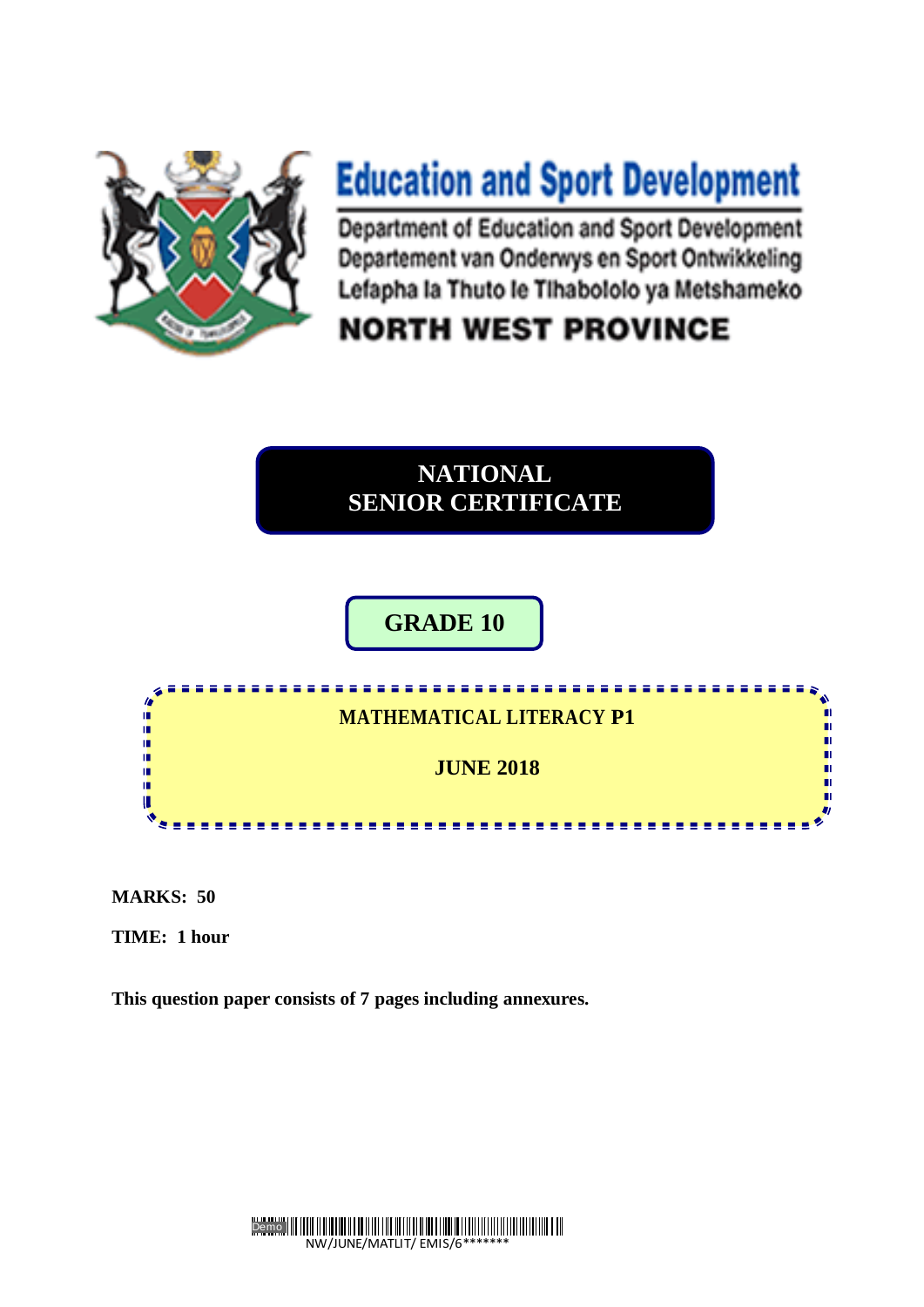## **INSTRUCTIONS AND INFORMATION**

- 1. This question paper consists of FIVE questions. Answer ALL the questions.
- 2 Use ANNEXURE A to answer QUESTION 5.
- 3. Number the answers correctly according to the numbering system used in the question paper.
- 4. You may use an approved calculator (non- programmable and non- graphical) unless stated otherwise.
- 5. Show ALL the calculations clearly.
- 6. Round off ALL final answers appropriately according to the given context, unless stated otherwise.
- 7. Units of measurement MUST be indicated, where applicable.
- 8. Diagrams are NOT necessarily drawn to scale, unless stated otherwise.
- 9. Write neatly and legibly.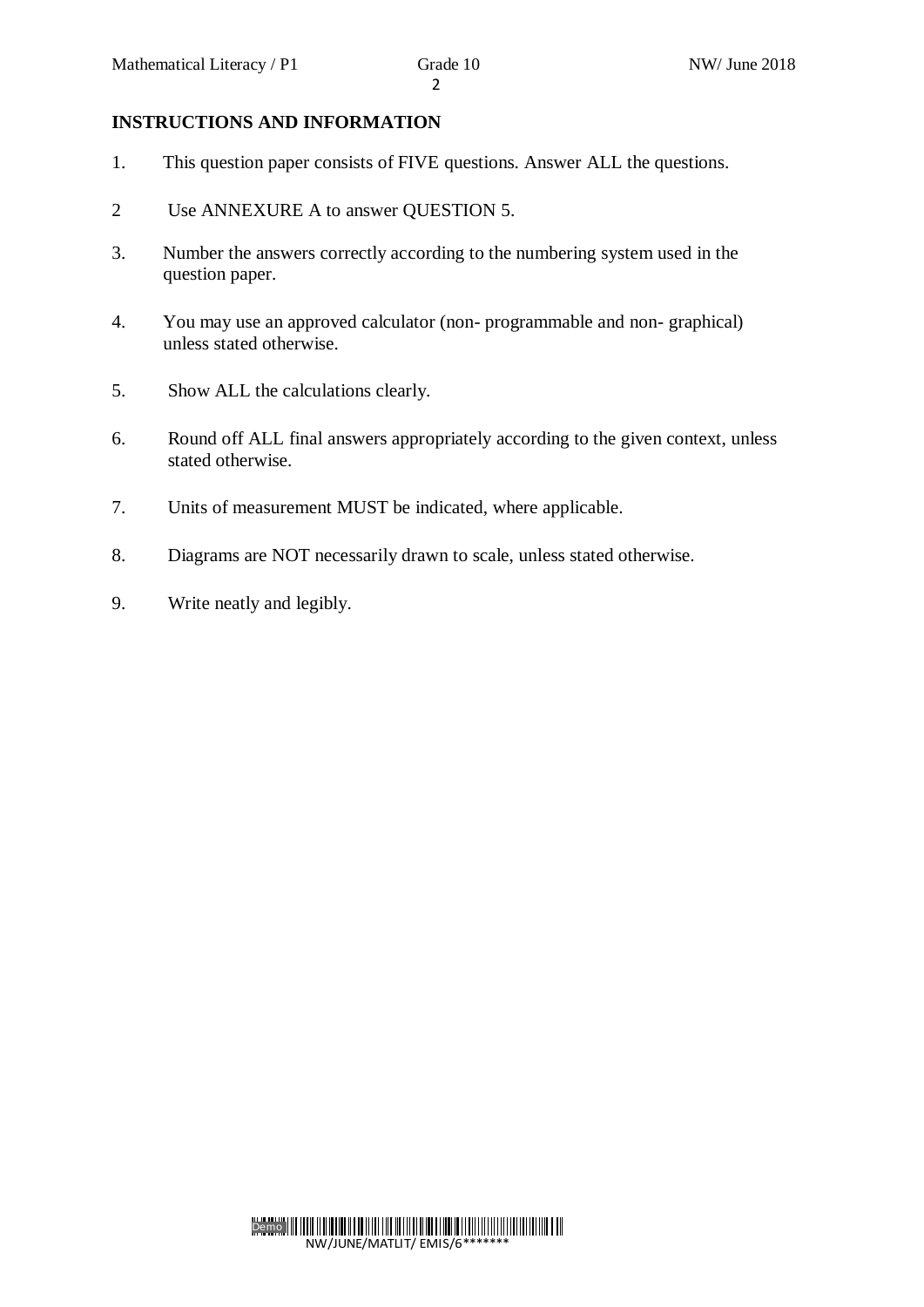# **QUESTION 1**

- 1.1 Mr Ditsebe organised a  $50<sup>th</sup>$  birthday party for his wife. He budgeted R42 570 for his expenses and spent 30% of the total budget on catering. Calculate the cost of catering (in rand). (2)
- 1.2 Maggy was writing June Mathematical Literacy question paper for grade 10. The question paper was 1 hour long and out of 50 marks. How long did she spent (in minutes) on a question worth 3 marks? (3)
- 1.3 One bundle of washing uses 250g of washing powder. How many bundles can be washed with 3kg of washing powder? (3) **[8]**

# **QUESTION 2**

Rancia has a savings account at ATP Bank. Below is a bank statement that Rancia received for the month of September 2017. Some of the amounts have been omitted.

| <b>Ms R Rancia</b><br>P.o Box 4620<br><b>Saulspoort</b> |                            | <b>Statement period: Sept 2017</b><br><b>Account No: 14326 7799</b> |                |                       |
|---------------------------------------------------------|----------------------------|---------------------------------------------------------------------|----------------|-----------------------|
| 2735                                                    |                            |                                                                     |                |                       |
| <b>Transactio</b>                                       | <b>Description</b>         | <b>Amount</b>                                                       | <b>Balance</b> | <b>Bank</b>           |
| n date                                                  |                            | (R)                                                                 | (R)            | <b>Charges</b><br>(R) |
| <b>Opening Balance</b>                                  | R1 107,61                  |                                                                     |                |                       |
| 03/09                                                   | Credit - Salary            | 4 307, 50                                                           | 5 4 1 5 1 1    |                       |
| 05/09                                                   | Purchase - Steers          | 89,90                                                               | 5 3 2 5 , 2 1  |                       |
| 05/09                                                   | Airtime Topup 0761116060   | 55,00                                                               | 5 270,21       | 1,10                  |
| 12/09                                                   | Transfer from Mr MJ Kraai  | 250,00                                                              | 5 5 20, 21     |                       |
| 15/09                                                   | Credit - Salary            | 14 200,00                                                           | 19 720,21      |                       |
| 15/09                                                   | Debit Order - Car Fin 8612 | 2 450,00                                                            | 17 270,21      |                       |
| 17/09                                                   | Debit Order – M Choice 187 | 430,00                                                              | 16 840,21      |                       |
| 21/09                                                   | <b>ATM Cash Withdrawal</b> | 3 000,00                                                            | 13 840,21      | 55,00                 |
| 30/09                                                   | <b>ATM Cash Deposit</b>    | 13 000,00                                                           |                | 56,00                 |
|                                                         |                            |                                                                     |                | A                     |
| <b>Closing balance</b>                                  |                            | B                                                                   |                |                       |

**NOTE**: Bank charges are deducted at the end of the month.

Use above bank statement to answer the questions that follow.

| 2.1 | Determine the opening balance of this account.                          | (2) |
|-----|-------------------------------------------------------------------------|-----|
| 2.2 | Name the person who transferred the amount of money into this account.  | (2) |
| 2.3 | Calculate the missing value of A, the total amount of the bank charges. | (2) |
| 2.4 | Calculate the missing value of $\bf{B}$ , the closing balance.          | (4) |
|     | Demo <b>Millian Milliam Milliam Milliam Milliam Milliam</b>             |     |

NW/JUNE/MATLIT/ EMIS/6\*\*\*\*\*\*\*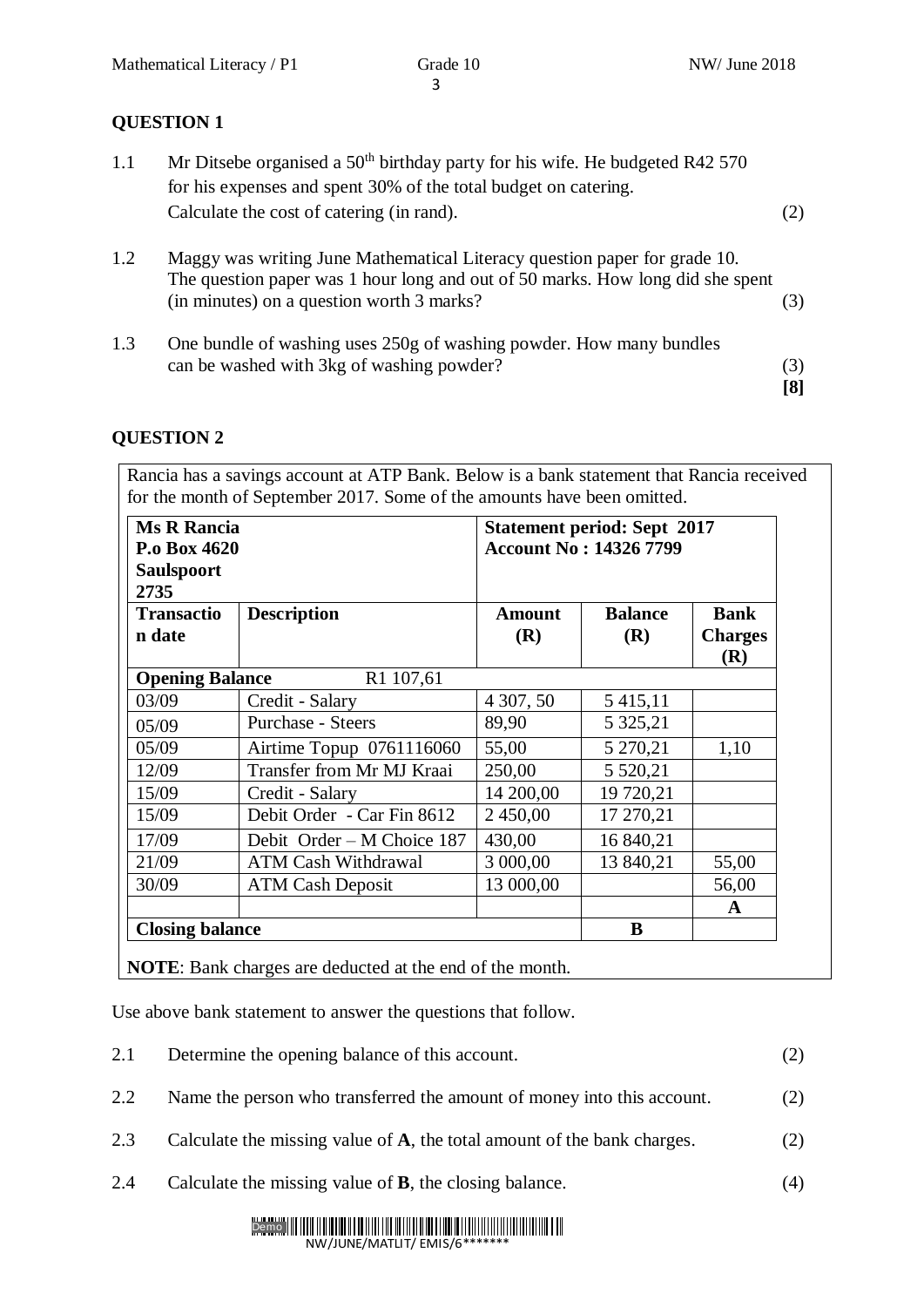2.5 Rancia invested R5 500 from her savings. She earned R6 314,62 after 2 years. Calculate the amount of interest earned. (2)

During October month, Rancia made cash deposits at the ATP bank. The graph below shows transaction fees of her deposit.  **TRANSACTION FEES OF DEPOSIT. Transaction fees of deposit** 140 120 100 Transaction fee (in R) **Transaction fee (in R)** 80 60 40 20 0 0 600 1200 1800 2400 3000 **Amount deposited (in R)**

Use the graph above to answer the questions that follow.

- 2.6.1 Identify an independent variable. (2)
- 2.6.2 Write down the transaction fee for the deposit of R600. (2)

 **[16]**

#### Demo<sup>III</sup> NW/JUNE/MATLIT/ EMIS/6\*\*\*\*\*\*\*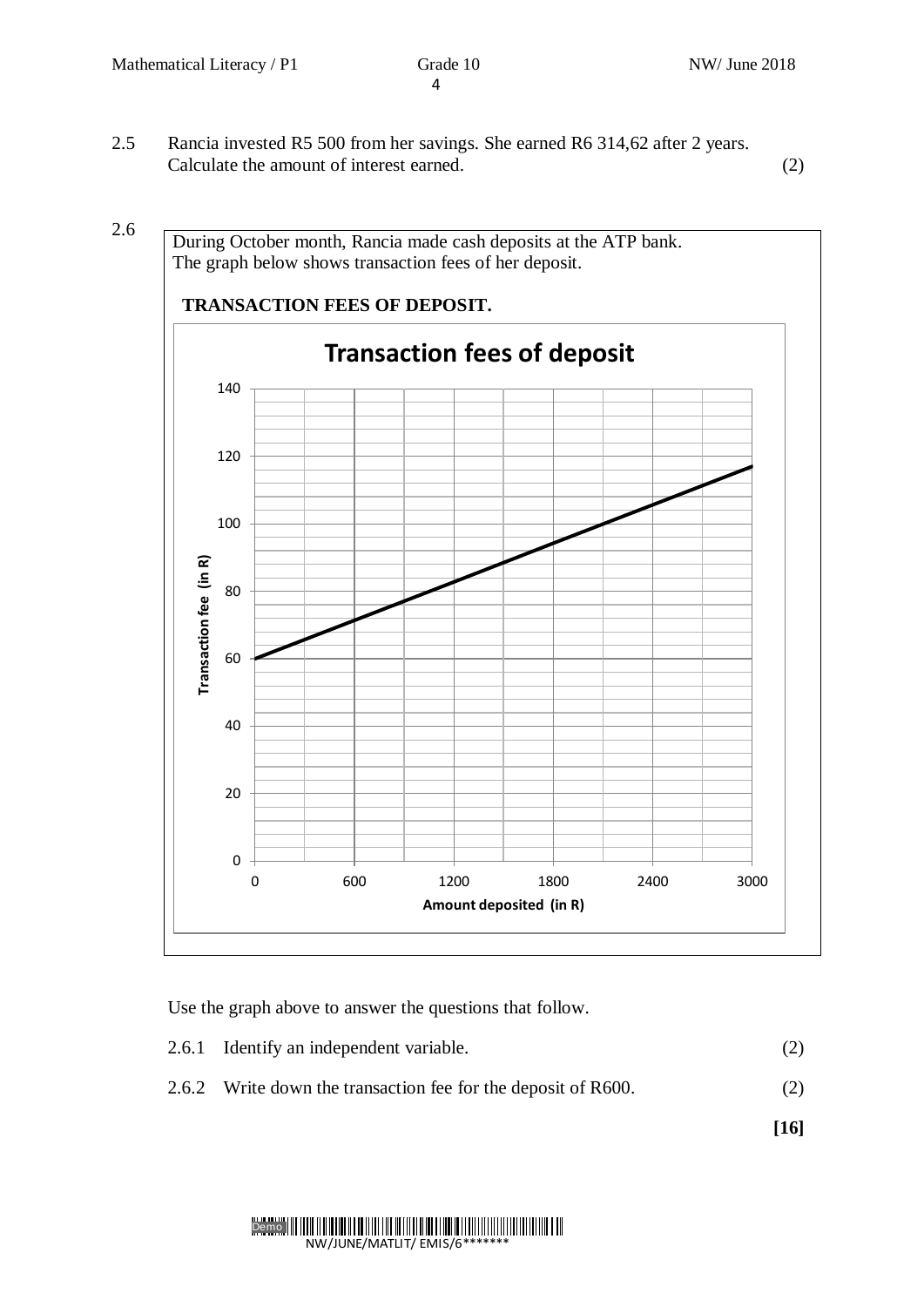# **QUESTION 3**

TABLE 1 below shows the bus fare (in rand) for a single trip.



# **TABLE 1: BUS FARE FOR A SINGLE TRIP**

| <b>Days Running</b>               |                              | <b>Friday, Wednesday and Sunday</b> |                                 |  |
|-----------------------------------|------------------------------|-------------------------------------|---------------------------------|--|
| <b>Train Station</b>              | <b>Bus</b> fare<br>(in Rand) | <b>Arrival</b><br><b>Time</b>       | <b>Departure</b><br><b>Time</b> |  |
| Johannesburg to                   |                              |                                     | 18:40                           |  |
| Germiston                         | 100                          | 19:03                               | 19:18                           |  |
| Standerton                        | 150                          | 21:37                               | 21:51                           |  |
| New Castle                        | 190                          | 00:17                               | 00:27                           |  |
| Ladysmith                         | 240                          | 02:35                               | 02:45                           |  |
| Escourt                           | 270                          | 03:46                               | 03:51                           |  |
| Pietermaritzburg                  | 320                          | 06:15                               | 06:32                           |  |
| Durban                            | 360                          | 09:10                               |                                 |  |
| [Source: http://www.zapmetaco.za] |                              |                                     |                                 |  |

Use TABLE 1 above to answer the questions that follow.

3.1 Determine, in simplified form, the ratio of:

|     | <b>Bus fare for Standerton: Bus fare for Escourt</b>                                                                        |            |
|-----|-----------------------------------------------------------------------------------------------------------------------------|------------|
| 3.2 | Determine the cost from Johannesburg to Ladysmith.                                                                          | (2)        |
| 3.3 | Mary travels from Johannesburg to Durban and back once a month.<br>Calculate her total return travelling cost for ONE year. | (4)<br>[8] |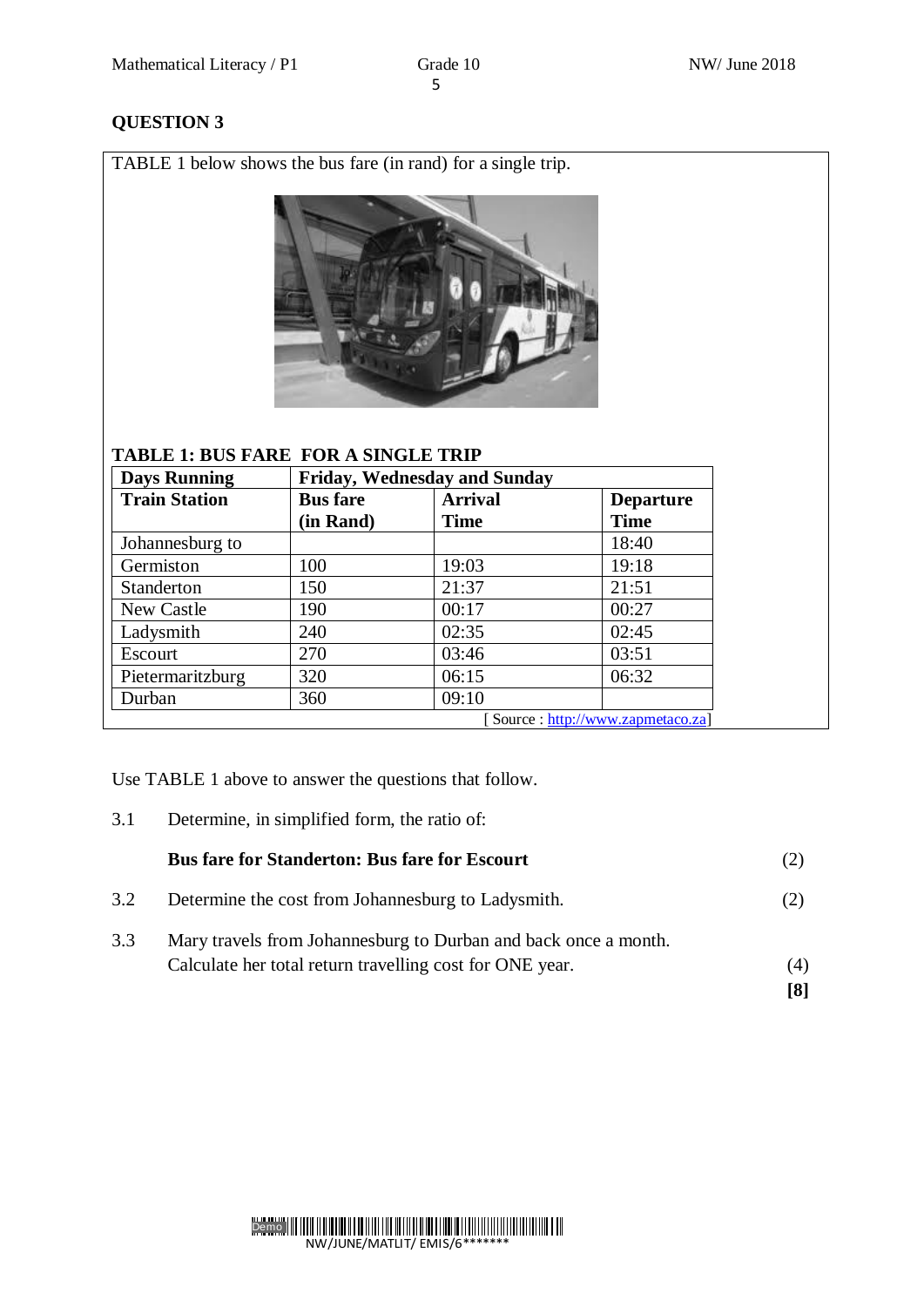# **QUESTION 4**

| Mr Mogwai renovated his bedroom. The diagram below show his rectangular bedroom<br>with a semi-circular bathroom with a radius of 2,4 m. |                 |  |  |
|------------------------------------------------------------------------------------------------------------------------------------------|-----------------|--|--|
| $2,4 \text{ m}$<br>760 cm                                                                                                                | $4.2 \text{ m}$ |  |  |
| You may use the following formulae:                                                                                                      |                 |  |  |
| The area of a rectangular bedroom $=$ $1 \times b$<br><b>Area of a semi-circle</b> $=\frac{1}{2}\pi r^2$ where $\pi = 3,142$             |                 |  |  |

Use the information above to answer the questions that follow.

| 4.5 | Hence, calculate the total area of the bedroom and the bathroom | (2)<br>[11] |
|-----|-----------------------------------------------------------------|-------------|
| 4.4 | Calculate the area of the bathroom.                             | (2)         |
| 4.3 | Calculate (in m) the area of the rectangular bedroom.           | (2)         |
| 4.2 | Calculate the perimeter of the rectangular bedroom.             | (2)         |
| 4.1 | Calculate (in m) the length of the rectangular bedroom.         | (3)         |

# **QUESTION 5**

|     | Rancia went for shopping at Super store. ANNEXURE A shows the layout plan of the                                                                             |     |
|-----|--------------------------------------------------------------------------------------------------------------------------------------------------------------|-----|
|     | Super store.                                                                                                                                                 |     |
|     | Use ANNEXURE B to answer questions that follow                                                                                                               |     |
| 5.1 | How many checkout points does the Super store have?                                                                                                          | (2) |
| 5.2 | Rancia went to buy toys for his son at the Super store. Determine the shortest<br>direction to the toys section from the entrance.                           | (2) |
| 5.3 | Rancia walked from toys section to health and beauty section. The distance<br>between these two sections is 80 mm. Determine the actual distance (in m) that |     |
|     | Rancia walked.                                                                                                                                               | (3) |
|     |                                                                                                                                                              | [7] |
|     |                                                                                                                                                              | 50  |